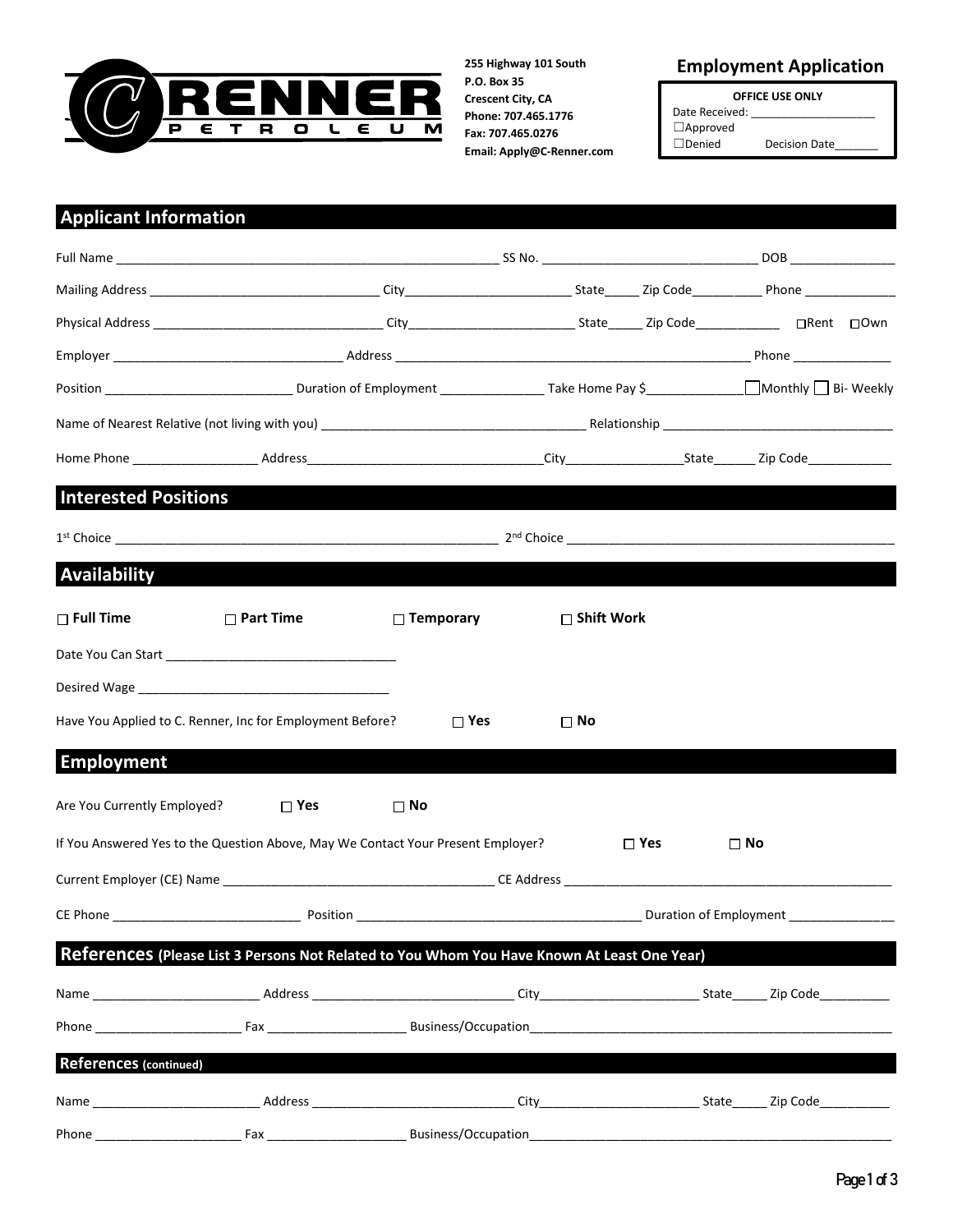| <b>References (continued)</b>        |               |                       |                                                                                        |                        |                                                                                                                                                                                                                               |
|--------------------------------------|---------------|-----------------------|----------------------------------------------------------------------------------------|------------------------|-------------------------------------------------------------------------------------------------------------------------------------------------------------------------------------------------------------------------------|
|                                      |               |                       |                                                                                        |                        |                                                                                                                                                                                                                               |
|                                      |               |                       |                                                                                        |                        |                                                                                                                                                                                                                               |
| <b>Education</b>                     |               |                       |                                                                                        |                        |                                                                                                                                                                                                                               |
| Highschool Graduate?                 | $\square$ Yes | $\square$ No          |                                                                                        |                        |                                                                                                                                                                                                                               |
|                                      |               |                       | If You Answered No to the Question Above, Indicate the Highest-Grade Completed? (1-12) |                        |                                                                                                                                                                                                                               |
| College, Business or Trade Schools   |               |                       |                                                                                        |                        |                                                                                                                                                                                                                               |
|                                      |               |                       |                                                                                        |                        |                                                                                                                                                                                                                               |
|                                      |               |                       |                                                                                        |                        |                                                                                                                                                                                                                               |
|                                      |               |                       |                                                                                        |                        |                                                                                                                                                                                                                               |
|                                      |               |                       |                                                                                        |                        |                                                                                                                                                                                                                               |
|                                      |               |                       |                                                                                        |                        |                                                                                                                                                                                                                               |
|                                      |               |                       |                                                                                        |                        |                                                                                                                                                                                                                               |
| <b>Work History</b>                  |               |                       |                                                                                        |                        |                                                                                                                                                                                                                               |
|                                      |               |                       |                                                                                        |                        |                                                                                                                                                                                                                               |
| Employer Address __________________  |               |                       |                                                                                        | From                   | To                                                                                                                                                                                                                            |
|                                      |               | <b>Street Address</b> | City                                                                                   | State                  | Zip Code                                                                                                                                                                                                                      |
|                                      |               |                       |                                                                                        |                        |                                                                                                                                                                                                                               |
|                                      |               |                       |                                                                                        |                        |                                                                                                                                                                                                                               |
| <b>Work History (continued)</b>      |               |                       |                                                                                        |                        |                                                                                                                                                                                                                               |
|                                      |               |                       |                                                                                        |                        | Dates and the contract of the contract of the contract of the contract of the contract of the contract of the contract of the contract of the contract of the contract of the contract of the contract of the contract of the |
|                                      |               |                       |                                                                                        | From                   | To                                                                                                                                                                                                                            |
|                                      |               | <b>Street Address</b> | City                                                                                   | State                  | Zip Code                                                                                                                                                                                                                      |
|                                      |               |                       |                                                                                        |                        |                                                                                                                                                                                                                               |
|                                      |               |                       |                                                                                        |                        |                                                                                                                                                                                                                               |
| <b>Work History (continued)</b>      |               |                       |                                                                                        |                        |                                                                                                                                                                                                                               |
|                                      |               |                       |                                                                                        | Dates $\_{\_}$<br>From | To                                                                                                                                                                                                                            |
| Employer Address ___________________ |               |                       |                                                                                        |                        |                                                                                                                                                                                                                               |
|                                      |               | <b>Street Address</b> | City                                                                                   | State                  | Zip Code                                                                                                                                                                                                                      |
|                                      |               |                       |                                                                                        |                        |                                                                                                                                                                                                                               |